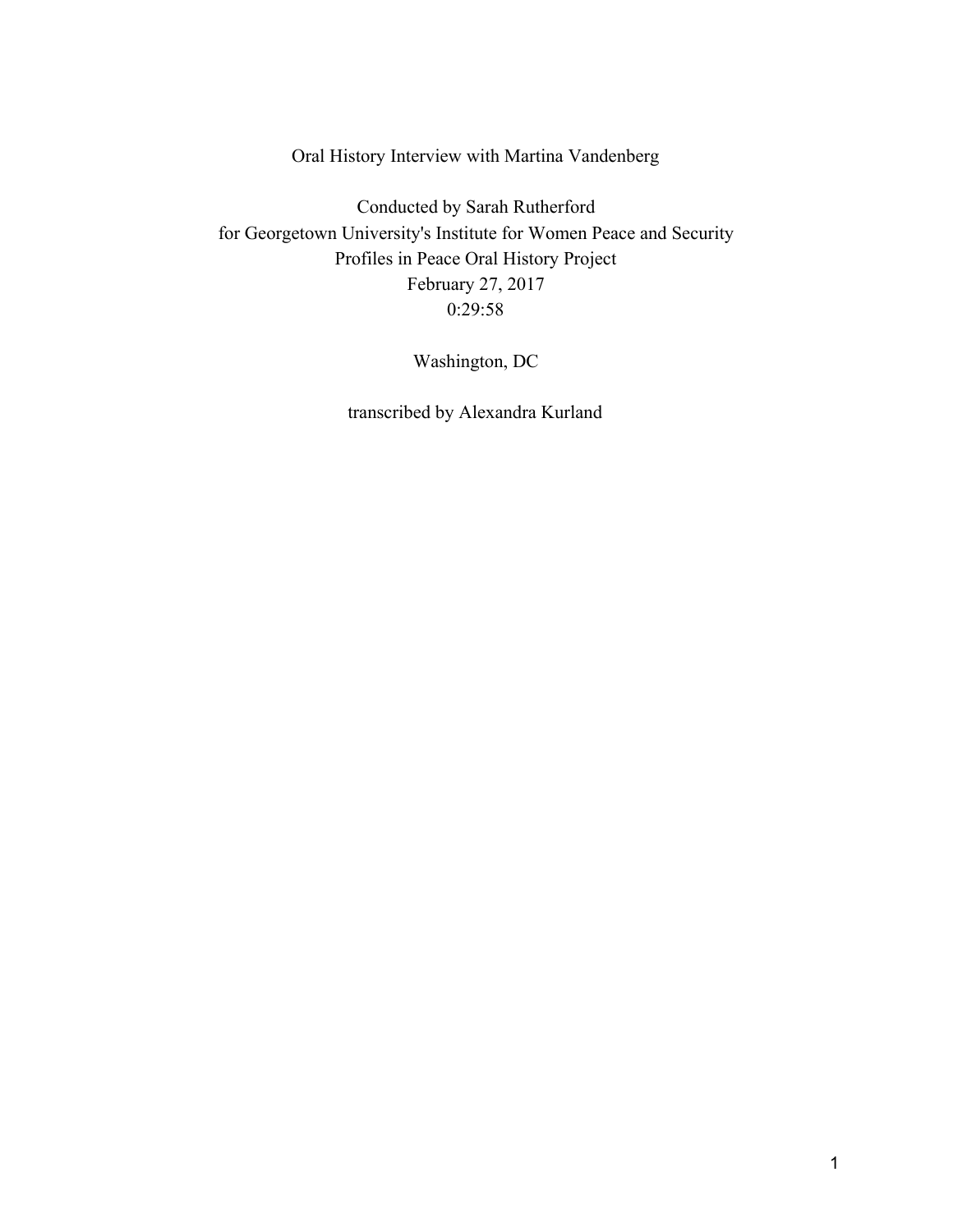This oral history was conducted with Martina Vandenberg by Sarah Rutherford in Washington, DC. Martina Vandenberg began working to fight human trafficking while living in the Russian Federation in the 1990s. After starting a rape crisis center in Russia, Martina documented human trafficking cases in Israel, culminating in a report that she authored and which was eventually reported on by the *New York Times*. After Israel, Martina became the Women's Rights Division researcher for Europe and Central America at Human Rights Watch, during which time she authored a report on the trafficking of women and girls in Bosnia. Martina worked with members of Congress to create extraterritorial jurisdiction for U.S. government personnel who engage in human trafficking while posted abroad. Later, Martina conducted pro bono work prosecuting human trafficking cases in the United States, first at a large law firm and later at an organization that she established. Martina discusses the achievements of her organization and the issues that arise in human trafficking prosecution, including the challenges of prosecuting cases involving diplomats posted in the United States and the stories that give her the strength to continue her work.

Topics: human trafficking, women, feminism, crime, prosecution, diplomacy, human rights, Human Rights Watch, war crimes, peacekeeping, law, sex trafficking, forced labor, policy

Countries/regions: Russian Federation, Russia, Beijing, Netherlands, Amsterdam, Western Europe, Israel, Central Asia, Bosnia, Balkans, Herzegovina, United Arab Emirates, Australia, United States, Florida, Washington, DC, Maryland, Virginia, Tanzania, Mexico, Kosovo, Serbia

Sarah: Alright. So, to get it started, how did you first become aware of human trafficking?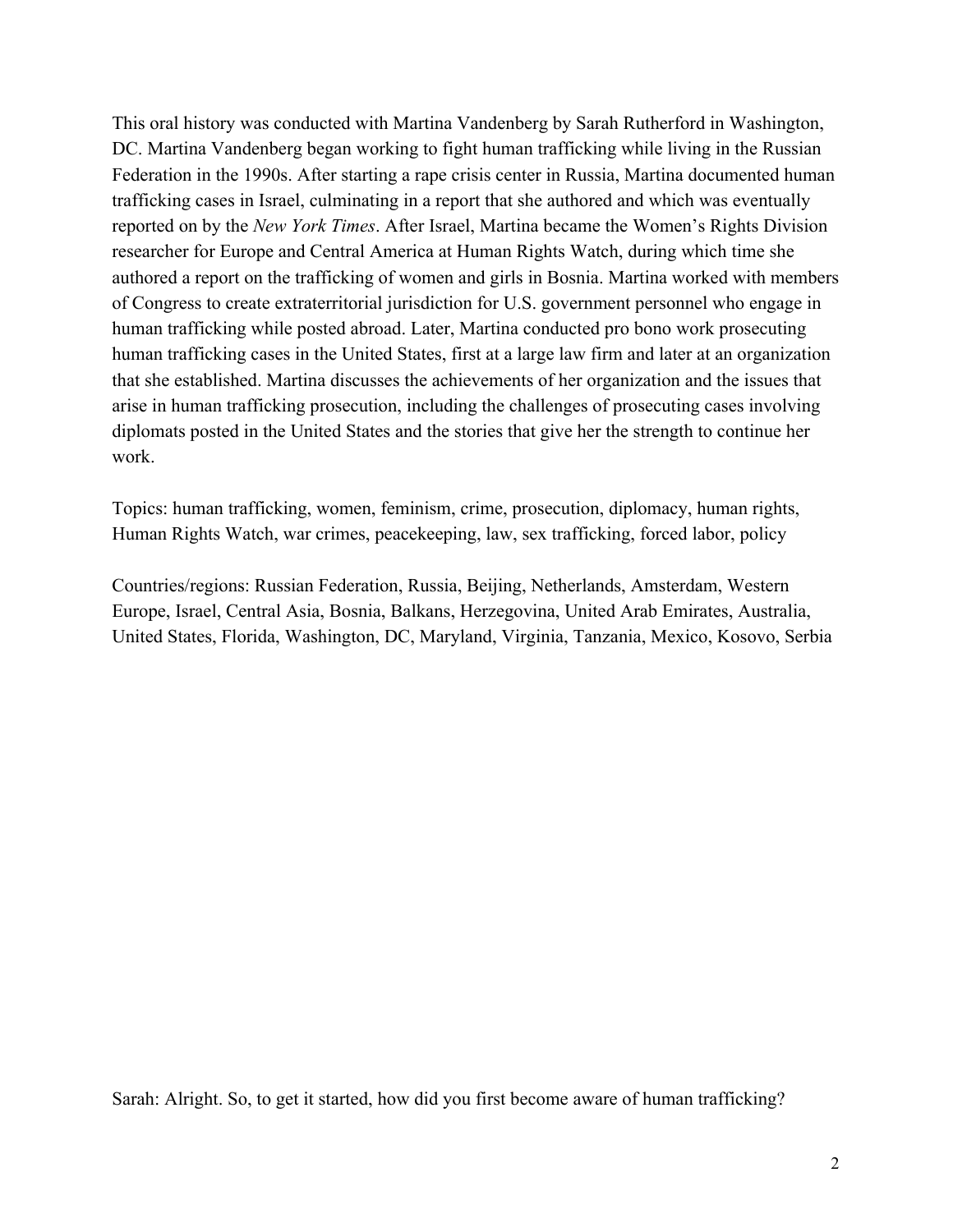Martina: So, it's interesting. I was living in the Russian Federation, and I had moved there to start a rape crisis center for women. So I was working with the feminist movement in Russia. In the 1990s, we were trying to start a rape crisis center, and it became apparent pretty quickly that we weren't just dealing with rape; we were dealing with a much bigger issue: that there was also human trafficking. And it was just after the Wall had fallen and just after the former Soviet Union had sort of opened, and so we learned through the hard way, anecdotally, that women were being trafficked abroad for forced prostitution. But it really hit home when I led a group of Russian women to the Beijing Women's Conference, and while we were there, we met this group of women all wearing karate jackets emblazoned on the back with E.U.P.M.M. So it was the European Police Women's Union, and they really wanted to contact Russian feminists and Russian women's organizations because they -- the police women, particularly in the Netherlands -- were finding trafficked women in Amsterdam. And so the Beijing Women's Conference was this incredible moment where European police met Russian activists, and they were able to communicate about human trafficking that was happening in Western Europe.

Sarah: And while you were in Russia, did you do anything to help aid the formation of this work?

Martina: So, I mean, we started the rape crisis center. That opened in 1994. It's called Sestry-- Sisters -- and it's still open. They still run today. And the hotline at the rape crisis center handles both human trafficking and also rape cases. So, it's run by this amazing group of Russian activists who've been at it now for more than twenty years; they're pretty remarkable. But I then [2:01] left Russia and moved to Israel and did work in Israel documenting human trafficking of women from the former Soviet Union into Israel. So, essentially, what I did was use my Russian language skills to find trafficking victims in Israel and interview them and then write a report about it.

Sarah: And what was the result of that report?

Martina: So, it hit the front page of the *New York Times*. It was in the *New York Times* in January of 1998, and it caused a huge firestorm. I was told by the State Department at the time that when the report appeared in the *New York Times*, Madeline Albright was on a flight flying to Israel to meet Netanyahu, and apparently she called back from the plane back to the State Department and said, "I need a briefing on this because I want to raise it with Netanyahu," right? So, the newspaper article -- the *New York Times* article, particularly -- had a huge impact with essentially the U.S. government raising this with a head of state. I don't think that had ever happened before.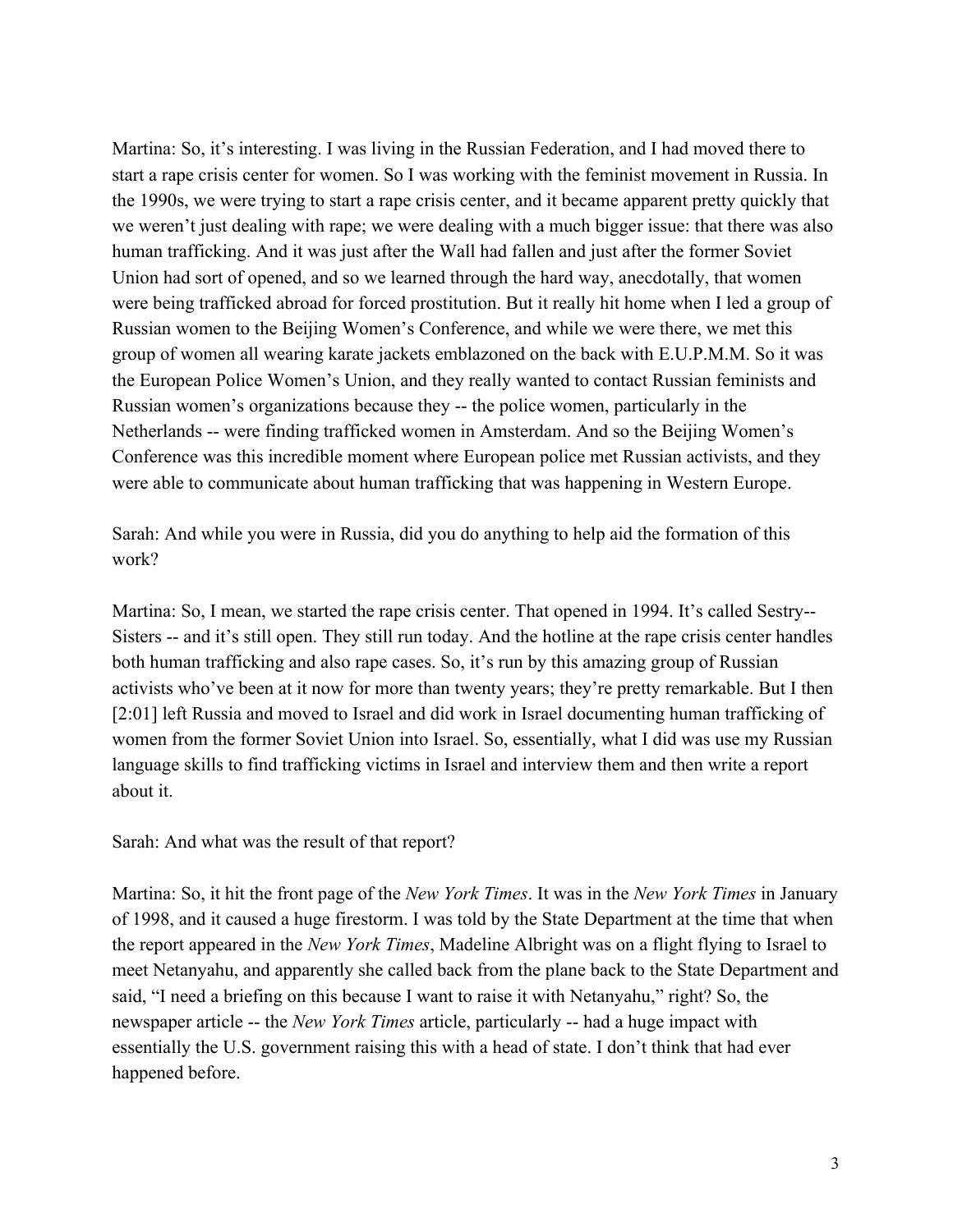Sarah: That's great. So what happened after Israel for you?

Martina: So, after Israel, I started working for Human Rights Watch, and I was the Women's Rights Division researcher for Europe and Central Asia, which meant, of course, it was right after the war in Bosnia, and so I spent a lot of time in the Balkans doing work on war crimes.

Sarah: And what were some of your findings in the Balkans?

Martina: Well, we tried to focus in the post-conflict period on trafficking of women to Bosnia and Herzegovina for forced prostitution, and so we were looking for the links between peacekeeping and human trafficking, and it wasn't hard to find them. We did find them. What we discovered through interviews, and through very careful analysis of documents leaked to us by the U.N. and others, was that individuals who were based with the peacekeeping forces [4:01] in Bosnia and Herzegovina -- mostly contractor, not necessarily military personnel -- were going to brothels in Bosnia and Herzegovina and literally purchasing women as chattel along with their passports. In one case that we found, U.S. government contractors who were there with S4, with the NATO forces -- U.S. government contractors had gone to a brothel. They had purchased a woman, her passport, and an Uzi. And they were punished, ultimately, for buying an Uzi, right? The fact that they had purchased a woman as chattel somehow didn't actually hit the radar screen, and so after doing that reporting and writing that report -- the report is called "Hopes Betrayed: Trafficking of Women and Girls to Bosnia for Forced Prostitution in the Post-Conflict Period." So, we're looking at the period after the war. I spent the next literally ten years [Martina laughs] of my life trying to work with membe rs of Congress and other advocates to amend U.S. law to create extraterritorial jurisdiction so that U.S. contractors, and peacekeeping personnel, and really all U.S. government personnel who engage in human trafficking while posted abroad can be then prosecuted in the United States.

Sarah: And were you able to get that?

Martina: It took ten years, yes, but now, happily, there's extraterritorial jurisdiction not just for government contractors, not just for government personnel; we have created U.S. extraterritorial jurisdiction over trafficking crimes for any U.S. citizen, any green card holder, or any person who comes to the United States for any purpose, and so that has really opened the doors of the courthouse quite significantly to people who would otherwise be by and large immune from prosecution.

Sarah: [06:01] And are you seeing people being prosecuted?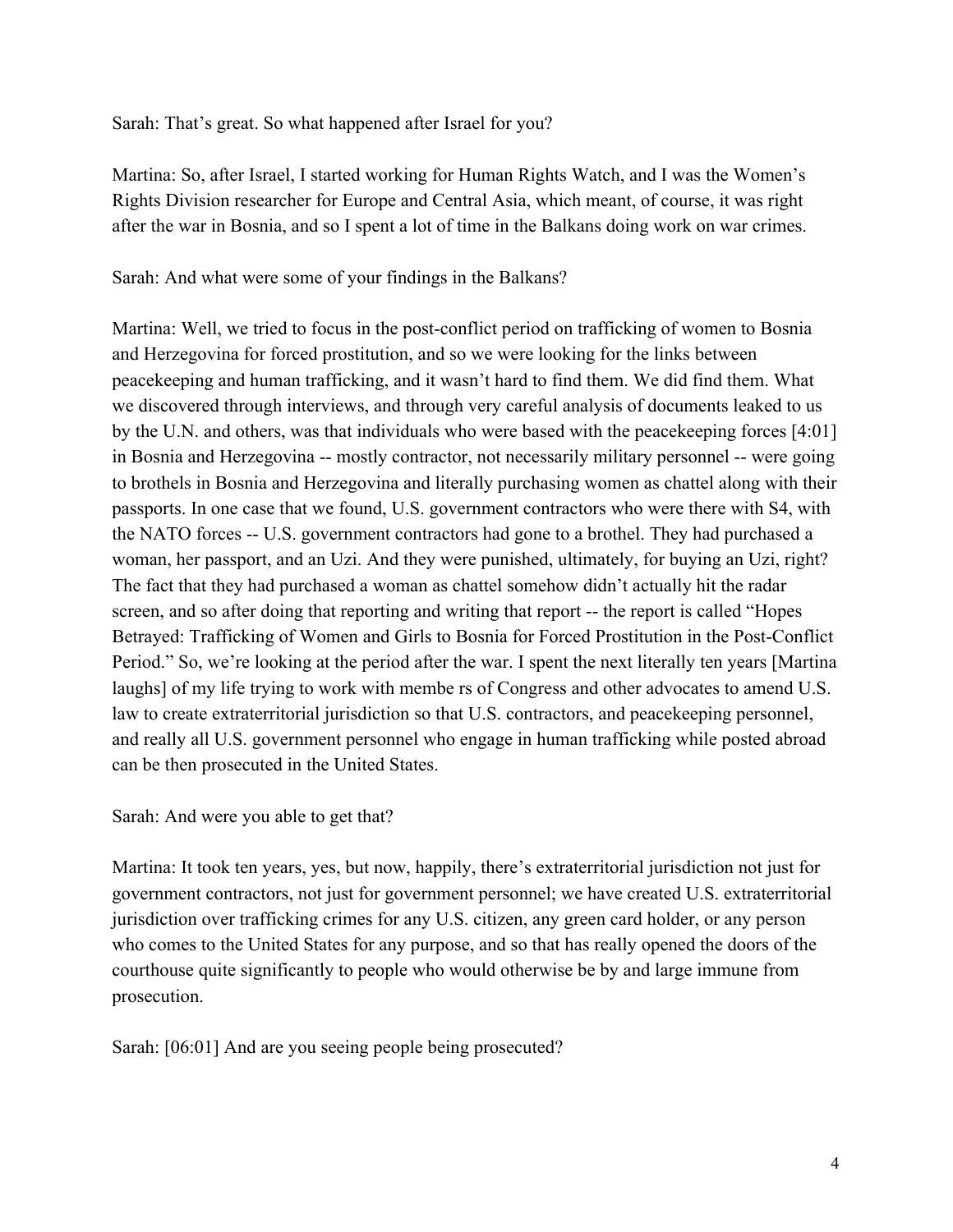Martina: So that's the frustrating part, right? So the U.S. government has only used extraterritorial jurisdiction three times. It passed in 2008, so they've had nine years. It's been used three times. One time, it was used in a sex trafficking case where a trafficker operating out of the United States trafficked women to U.A.E. and also to Australia, and Department of Justice prosecutors, to their credit, argued that in that case, *U.S. v. Baston*, all of the money earned by a victim in forced prostitution who was held in Australia -- all of the money earned in Australia - had to be returned to her as criminal restitution, as compensation, because compensation to victims is required under federal law; it's also required under international law. So, that trial court in Florida said, "no, there's no extraterritorial jurisdiction," and to its credit, the Department of Justice then appealed that to the Eleventh Circuit Court of Appeals and won, and so \$400,000 earned in Australia by a woman held in forced prostitution by someone operating out of the United States, \$400,000 was then included in the restitution order.

Sarah: So you said you've seen three of these cases. Out of how many?

Martina: Well, you know, that's a really interesting question, because I think people believe that the federal government is prosecuting trafficking cases, you know, right, left, and center. The reality is that in fiscal year 2015, which is the last year for which we have full data, the U.S. government brought 257 trafficking cases at the federal level. That's the entire country right? But the United States is actually not an outlier. If we look at the global data, the prosecution of trafficking is abysmally low, so across the entire world, according [08:01] to the data released by the Department of State, it has a global assessment of prosecution across the world. In the same period, in the entire world, the number of trafficking prosecutions was 10,051, right? That doesn't sound bad, necessarily, until you compare that to the number that the International Labor Organization released, which is that there are 20.9 million people held in all forms of servitude - both forced prostitution and other forms of forced labor around the globe. So 20.9 million people, 10,051 prosecutions.

Sarah: So as we think about what needs to be done to correct for this, maybe we can circle back to your work that you did pro bono, initially at Jenner & Block, and then [at] the organization that you created.

Martina: So I serendipitously landed at a law firm in 2003. 2003 was the same year that Congress passed a law allowing trafficking victims to bring lawsuits against their traffickers in federal court. So I ended up at a law firm, Jenner & Block, that had an immense, immense commitment to pro bono, and the law suddenly had opened courthouse doors so that trafficking victims could bring their own cases. So I started taking referrals, some of them even from my old peers at Human Rights Watch. So cases started slowly trickling into the firm, and we started working with these trafficking survivors. Many of them were victims of forced labor in Washington, DC,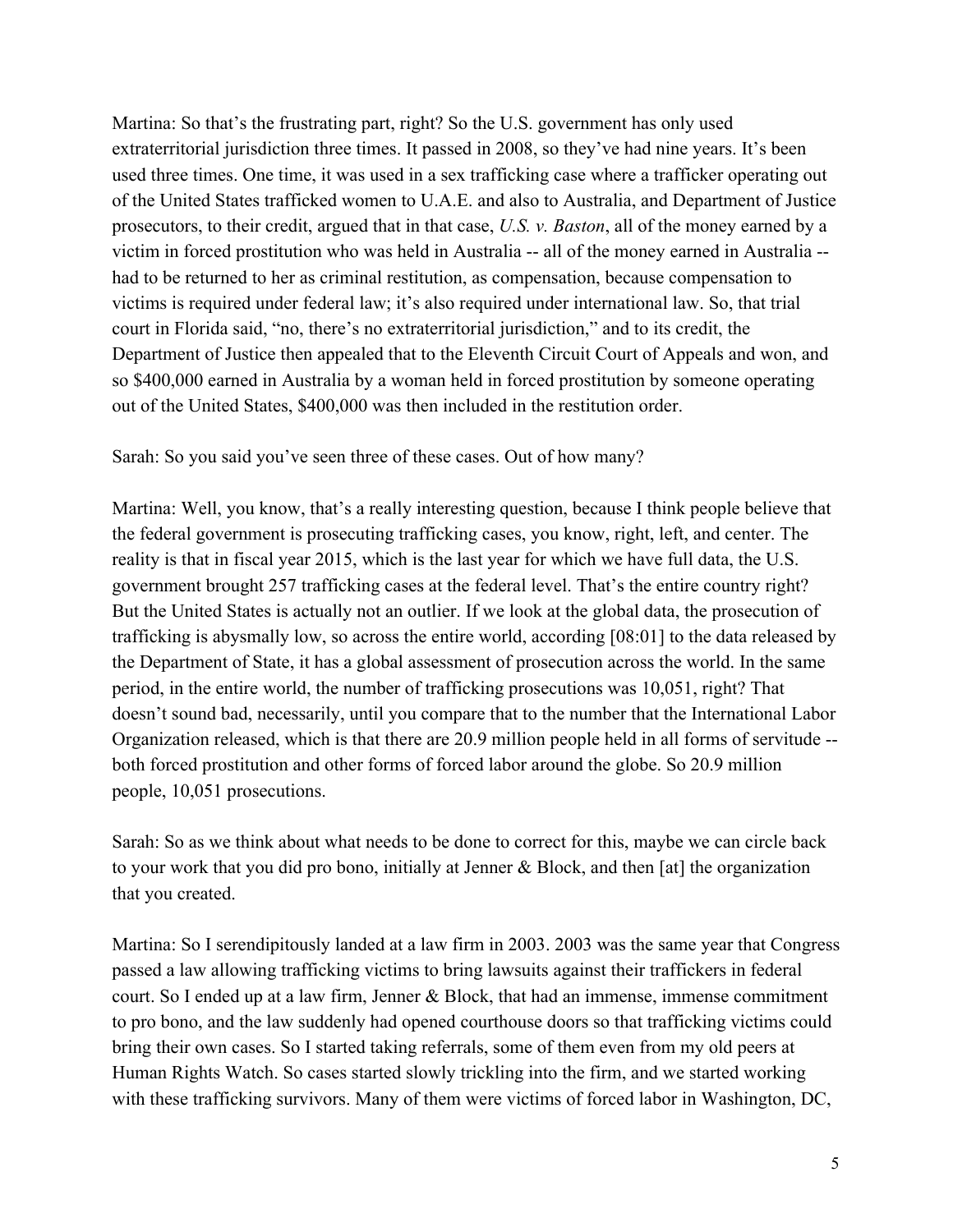Maryland, and Virginia. So we started working with them, and we tried so hard to get the federal prosecutors to prosecute their cases, but many of our clients had been trafficked by diplomats, and it was very difficult -- not impossible, but very difficult -- for prosecutors to bring those cases, and frankly, I got tired [10:01] of saying to clients in my office that we had tried to get a prosecution, and we couldn't get a prosecution, and there was nothing we could do. And so instead of saying, "there's nothing we can do," what I started saying was, "the government's not going to bring this case, but you can bring your own case in federal court so you can have your day in court, and you can be in charge of that process, and we, your lawyers, will represent you pro bono in that case." And with that came a sort of bubbling up of these cases where trafficking victims trafficked here to the United States would bring cases in federal court alleging human trafficking and demanding damages, and they were, by and large, extremely successful. And so in one case, for example, that we did against a Tanzanian diplomat where the case hadn't been prosecuted, the verdict was close to \$1.1 million in damages. Similarly, when we did another case in Virginia, a woman who had been held for four months in forced labor -- but also, the entire time she was held in that home, she was subjected to severe sexual violence, including rape and other forms of sexual abuse -- the verdict in that case was \$3.3 million dollars. So even in cases where there was no prosecution and the perpetrator would never go to prison, what we were able to do, slowly but surely, was bring some bit of accountability, to bring some deterrence, to bring some small chink into impunity, so that trafficking survivors could feel like they had achieved justice. So we fought and fought, and what you realize with these cases is that winning in court is only about one-tenth the battle, because then you have to enforce the judgment and actually get the money. It's a Pyrrhic victory for a trafficking victim to win a million dollars and then never see a penny, [12:01] right? So the lawyers have to be completely dedicated not just to winning the case, but actually seeing it through all the way to collection.

Sarah: So, this seems like the perfect fit for you. What led you to leave that and start your own organization?

Martina: So at a law firm, even as wonderful a law firm as mine, you can't do all pro bono all the time, and I wanted to do all pro bono all the time, and in fact, when I was there, I started bringing trafficking cases in, and we started getting more and more trafficking cases, so [that] by the time I left the firm, there were 40 lawyers who had done trafficking cases at the firm, all of them working pro bono, which was remarkable, but I looked around the firm, and I looked around these brilliant lawyers and thought, you know, every law firm should have lawyers doing this work. I mean my partners at the firm joked that I was the head of the human trafficking practice group, which existed only in my mind, but I wanted every law firm in the United States to have a human trafficking practice group, and so the only way to do that was to leave.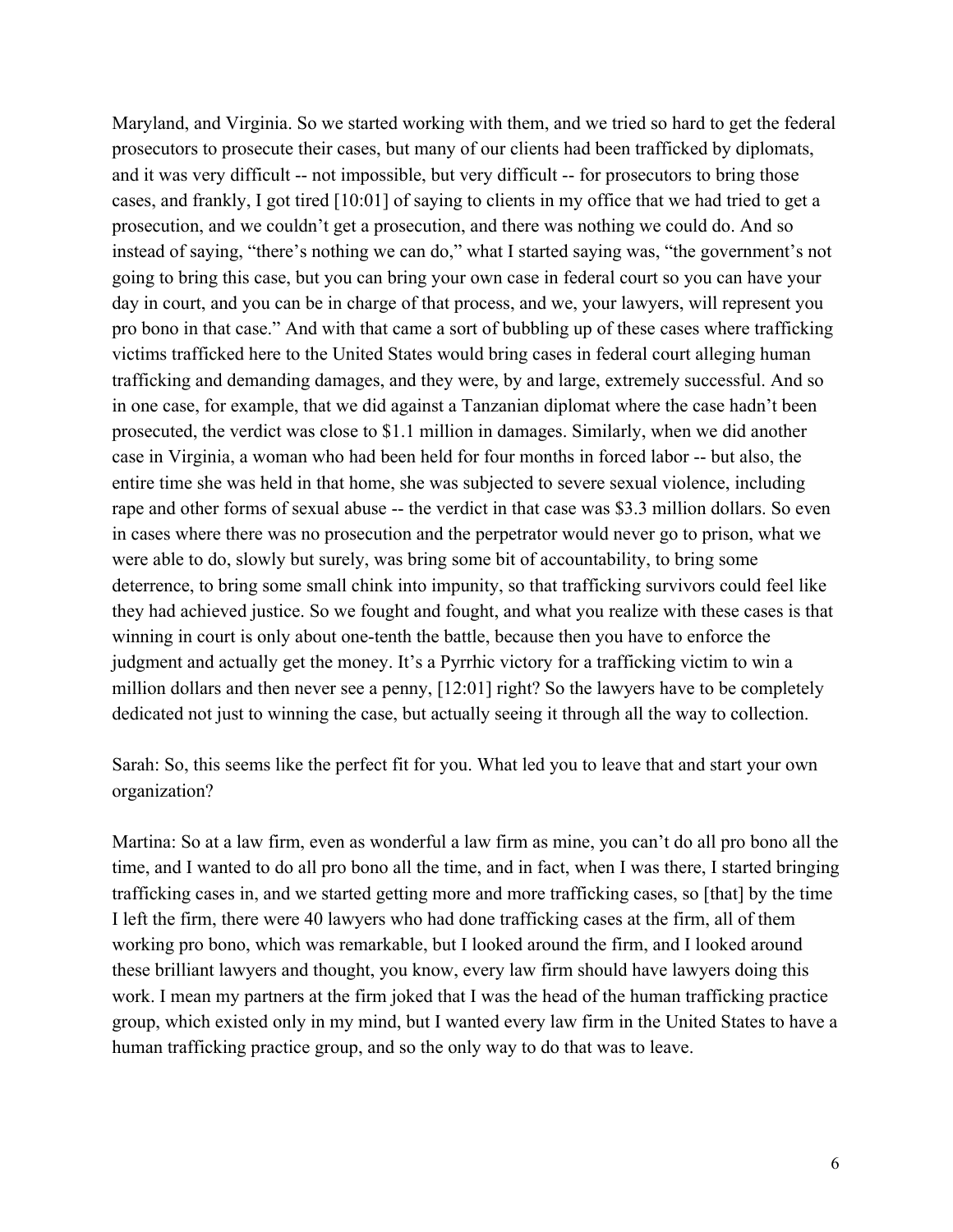And so I left the firm so I could do all pro bono all the time, and you know, at first I looked around for an organization where I could just land, right? Where I could leave my partnership with the firm and just, you know, parachute into another organization. And I looked everywhere and I couldn't find anything, and so I realized that I was gonna have to create it. And so we, you know, went back to the drawing board and created it from scratch. But now, what we've done is we've trained 3,000 lawyers, and we've trained the non-governmental organizations, because many of the case managers and social workers providing services to trafficking survivors had no idea that trafficking victims could actually access the justice system, right? Everyone was sort of waiting for the prosecutors, but in some of my cases, that's like waiting for Godot. And so we [14:01] realized that if we trained the case managers, the case managers could identify survivors who needed lawyers, which from my perspective is almost all of them [Martina laughs], and so once you identify someone who wants a lawyer, there needed to be a bridge between service providers doing social services or, frankly, even social services providers providing immigration legal services, right? To bridge to this whole other area of law dealing with accountability and remedy.

Sarah: And do you have any metrics in terms of how well you've been able to be that bridge?

Martina: Mm hmm. So we are a very data-driven organization, so we have a database of every civil case ever filed. And when I started there were about 80. At this point, there are more than 230. So we can't take credit for all of those, but I do feel like I'm a little bit like a popularizer, right? I mean, part of my job is to run around the country and say, like Sarah Palin says, "drill, baby, drill," so I run around the country and I say, "sue, baby, sue." My goal is to educate lawyers, but also educate trafficking survivors that they have these rights, and then, if they want to pursue them, terrific. So the number of cases has nearly tripled. So that's one metric that we look at.

The second is we ourselves do referrals. So when the non-governmental organizations across the United States come to us and say, "we have a case; we think that it needs legal services; the client has requested a pro bono lawyer," then we get to work trying to find a pro bono lawyer, trying to sort of serve as a matching organization. So in all, we've matched more than 220 survivors with lawyers, so we've... some of the survivors have more than one legal case, [Martina laughs] so some of the survivors got [16:01] more than one lawyer for multiple legal issues. What you find is that trafficking victims often have a buffet of legal needs; it's not necessarily just one thing. So that's the other metric that we use, is how many cases we've placed.

And then the other piece that we watch is what happens in these cases. So we do a significant amount of technical assistance in the cases. So we give lawyers access to our database of every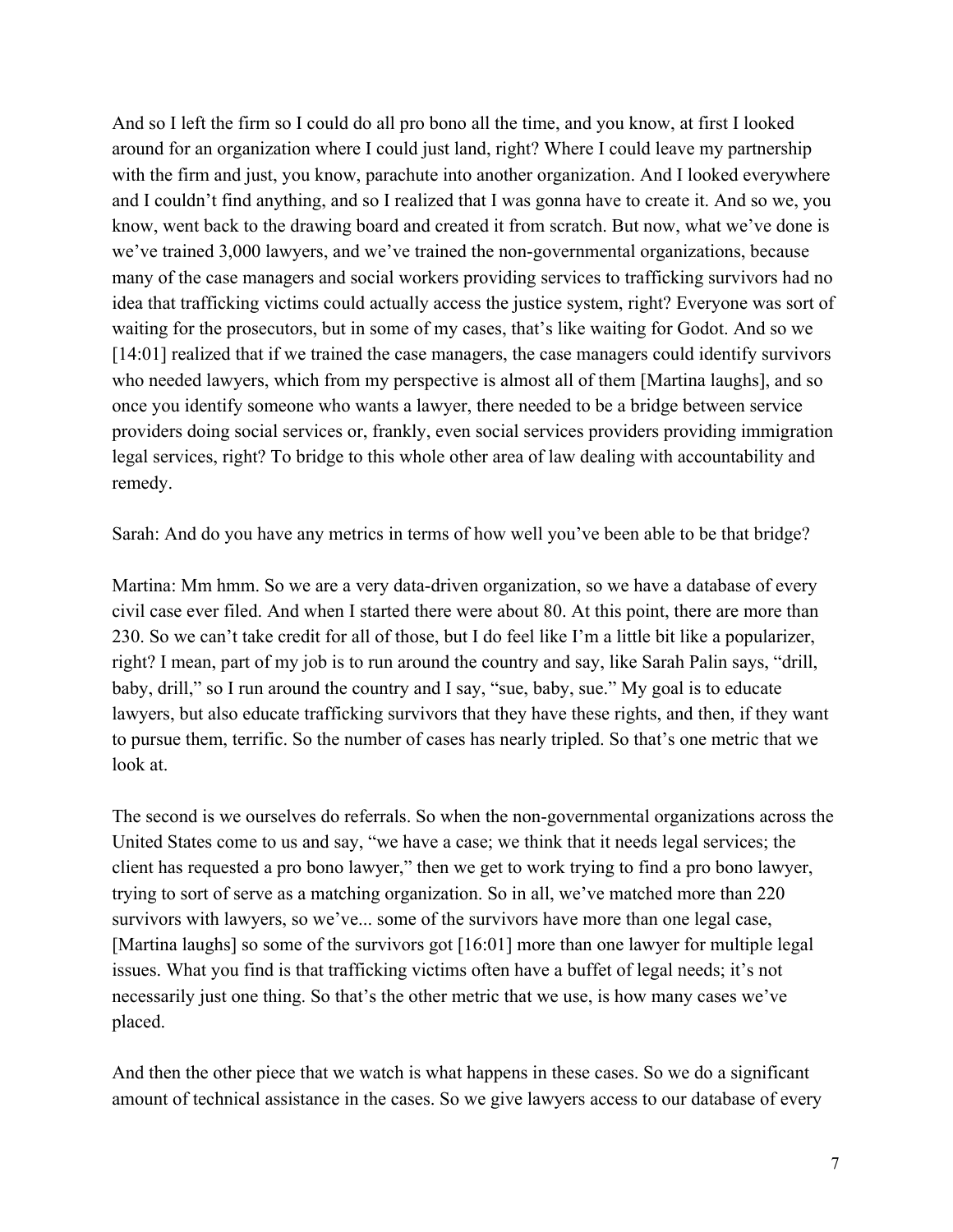case ever brought, right? 'Cause when I was in private practice, what I wanted was a database of every case ever brought, 'cause it would have made my life so much easier. I would have had, you know, examples of things that I could copy, or at least use to sort of inform my own pleadings. So we created the database, we give access to the database to all the pro bono attorneys. But then we very carefully in our database track exactly what happens in all those cases. So where there's a public settlement on the books, we track that, and where there's a judgment on the books, we track that. And we also keep track of the cases where we've had some involvement, either by referring the case or by providing technical assistance during the case, and looking at the end game with all the cases that we've been involved in with varying levels of engagement, the total amount of money at the end of the cases is \$40 million, right? Now, I mean I have to be perfectly frank, because not all of that \$40 million has been collected, right? That's where the sort of really hard work of enforcement occurs. But \$40 million in judgments, in settlements, sends a pretty strong message that survivors have rights and won't tolerate impunity and are willing to fight.

Sarah: I want to jump back to a specific question, which is, you've mentioned that a lot of these cases are linked in some way to diplomats. [18:01] Why is that?

Martina: So in the United States, diplomats are permitted -- and also international organization employees are permitted -- to bring domestic workers to the United States. And they bring those domestic workers on special visas. Those special visas are called A-3 visas and G-5 visas. Those visas say directly on the visa that you work for X, Mr. X, a diplomat. If you leave that diplomat's home for whatever reason, you're out of status. It creates an incredible tie, almost a chain, that keeps domestic workers trapped with employers, even when those employers are abusers, even when those employers are holding people in forced labor, even when those employers are committing acts of sexual violence or physical violence. And so that system of domestic workers for diplomats and international organization employees creates an incredibly vulnerable category of mostly women who come to the United States, and the irony is most people think of human trafficking and think trafficking victims are all smuggled in illegally across the border through Mexico. In all my years of representing trafficking survivors, I've never had a single client who didn't arrive in the United States with a legal visa, and a contract, and a dream, and a sense that she had done everything right and that she was gonna earn money and be able to send it home to her children, right?

So these visas allow the diplomats pretty significant leeway to be horrendous employers. And certainly there's a continuum. Some of the employers just engage [20:01] in plain old vanilla wage theft, but some of them are on the other end of the spectrum, and it really is human trafficking, forced labor, and sometimes even forced sexual servitude. And so what we've tried to do over the years is, number one, sort of penetrate diplomatic immunity, eviscerate diplomatic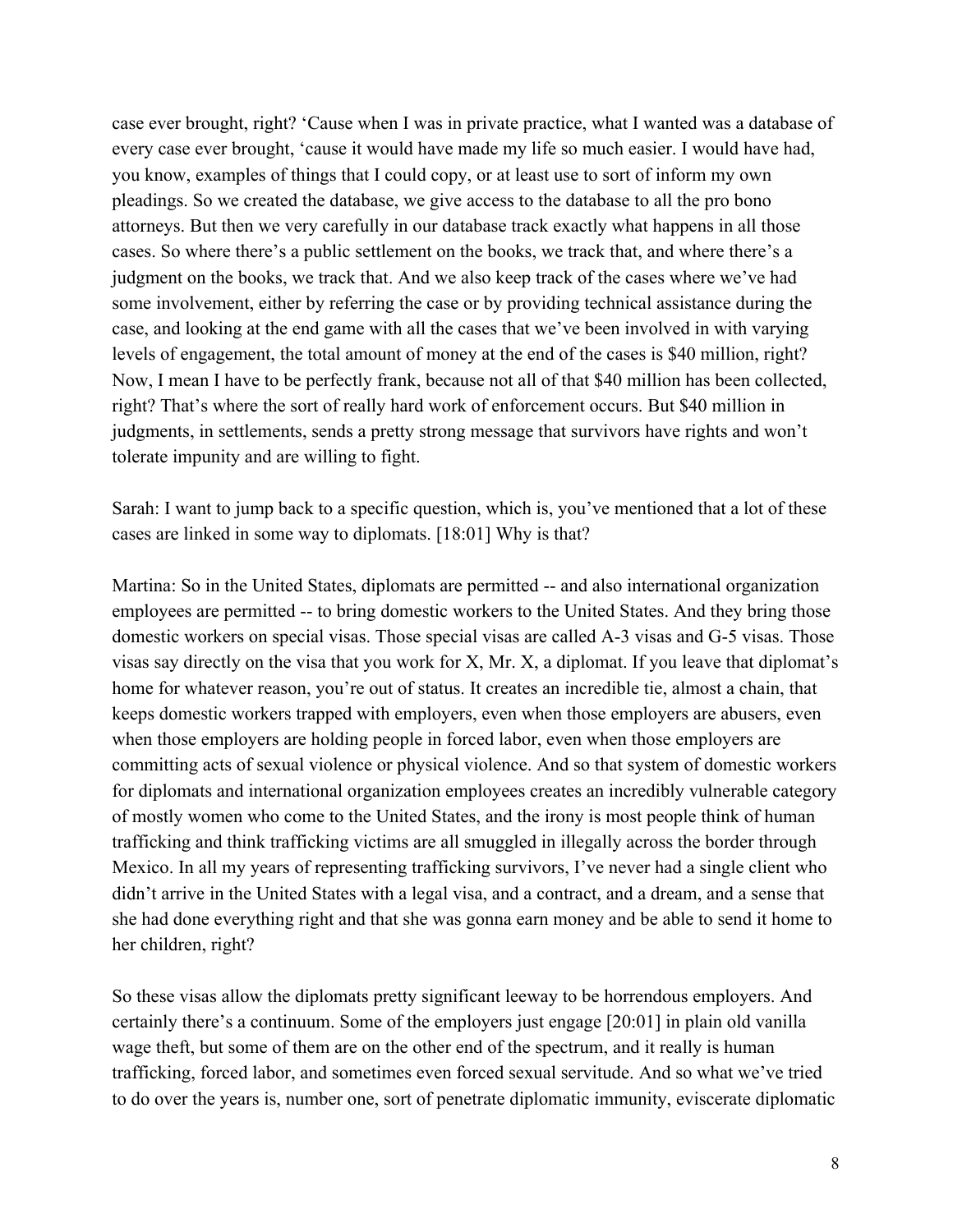immunity. And it took ten years, but eventually we figured out that diplomatic immunity is not a bulletproof vest, right? Diplomatic immunity, where you have full immunity 24 hours a day, seven days a week from both criminal and civil cases, ends when you leave. And so, when a diplomat leaves the United States, if the domestic worker has managed to run away, and the domestic worker has managed to find help, the diplomat no longer enjoys the defense of diplomatic immunity. As soon as they are out of U.S. airspace, we can sue them for damages. And then they have only the same defenses that you or I would have. They only have the same defenses that a mere mortal would have. And they can no longer claim diplomatic immunity as a way to prevent any kind of accountability.

By the same token, the international organization employees don't have full diplomatic immunity. They only have immunity [from] nine to five, Monday through Friday, for their official acts. And every court that has looked at trafficking of domestic workers by diplomats has said that trafficking your domestic worker, raping your nanny, these are not things that are part of your official duties representing your state. And so the courts have said that you don't have immunity for those crimes if you're just a regular international organization employee [22:01] or once you leave the United States. So it's tricky; it's hard; it's complicated. That's why we have big pro bono law firms, big behemoth law firms doing these cases pro bono, because you have to serve the defendant in their country of origin, right? When they go back to their home country, you have to serve them there, and then the case proceeds in the United States.

Sarah: Wow. So, as you've mentioned, you've been working on these issues for years and years--

Martina: Twenty.

Sarah: You've been involved with hundreds of cases. Are there any cases that still stand out in your mind?

Martina: So, I think I probably can't answer that question--

Sarah: Mm hmm.

Martina: Because... [Martina laughs]

Sarah: Fair enough.

Martina: [pause] Let me try… [pause] So the cases that stand out in my mind are the cases where we have actually held someone accountable. And a good example of this is, you know, when a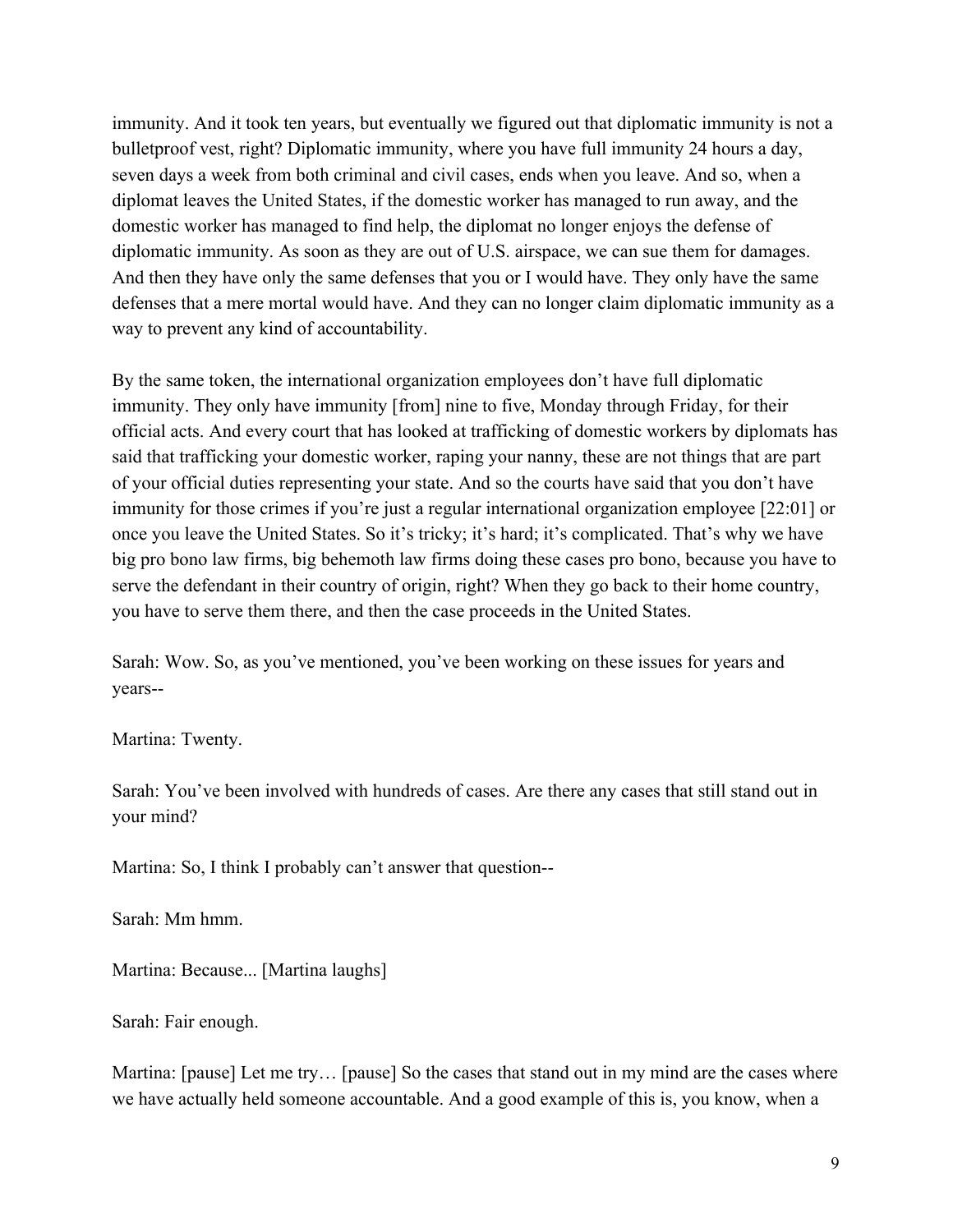diplomat leaves after there's a judgment, it can be incredibly difficult to enforce that judgment. The diplomat generally is not planning to come back, right? Because there's a judgement against them. It could be a \$1 million judgment. They're not coming back to the United States. They're not leaving money in the United States; most of them are very careful to gather up their assets and leave. And so the cases that really stand out for me are the cases where we have fought tooth and nail and then finally forced the government of that diplomat to pay, right? So the really kind of cutting-edge work in this area is if the diplomat won't pay, then you force the government to make what's called an ex gratia payment. And an ex gratia payment is a payment directly [24:01] from the state that that diplomat comes from in order to cover the damage that the diplomat committed while posted in the United States. So if you can do that, that's remarkable. And that's what we try and do in most cases now.

Okay, so two final questions for me. One is, again, working on these issues for twenty years - very heavy issues, emotionally draining, I'm sure. What keeps you going?

Martina: So what keeps me going are the amazing and remarkable women that I get to work with. So I'll give you two examples. So one is, you know, when I was doing the rape as a war crime reporting in Kosovo as a Human Rights Watch researcher, I was traveling all around Kosovo and literally trying to find women who had been raped by Serbian paramilitaries. And I found one woman, and she's in the report that we wrote about this on ethnic cleansing and rape as a tool of ethnic cleansing in Kosovo. This woman had been gang raped by Serbian paramilitaries when she was pregnant. And she managed to get away, and by the time that I interviewed her, she had had her baby, and we were both sitting on a concrete floor in an apartment building that had been stripped, and I interviewed her for hours, and she held the baby that had been born after this brutal, brutal series of rapes. She held the baby during the entire interview. Years later, I found out indirectly that she and other women that we had interviewed when we were at Human Rights Watch had gone to the Hague and had testified against Milosevic, which is pretty amazing. That's just remarkable. I mean, the resilience of these survivors to go to another country and testify in an unfamiliar court against [26:01] the head of state of the country that's responsible for the abuses. Now, you know, Milosevic had the audicity to die before he could be convicted of anything, but from my perspective, even the success of having his indictment amended to include rape as a war crime and rape as a crime against humanity, again, command responsibility for those things, was a huge testament to the power of these women's deicision to tell the truth, right? These women's decision to actually speak about what had happened to them.

So similarly, now, when I'm in the United States working with trafficking survivors, and one of them goes on the stand and testifies, it's so moving. I mean, some of them come off the stand and it's like they're two feet taller, because they've told someone in authority. They've told the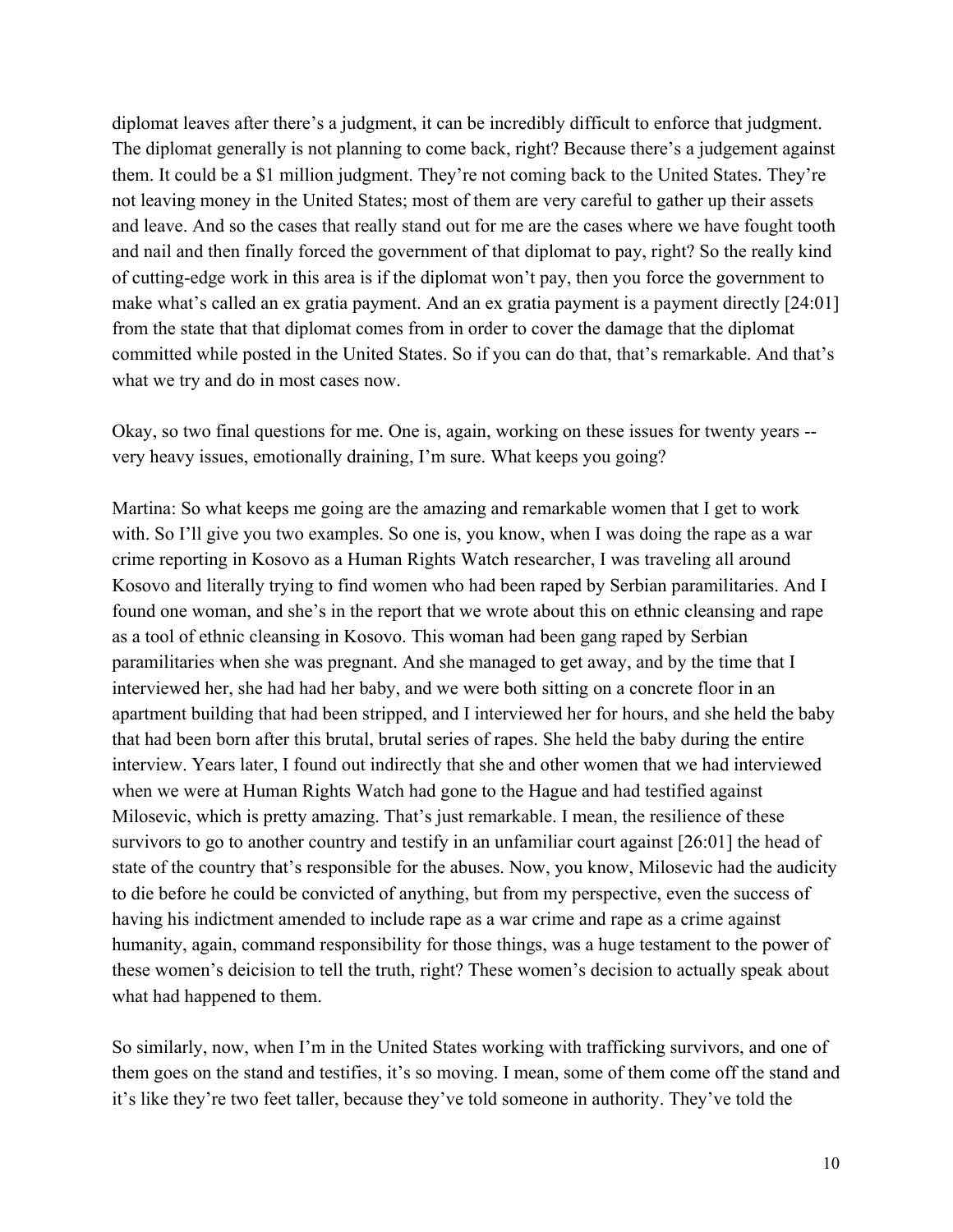judge. The judge has listened. And someone in authority has actually acknowledged what has happened to them. One of the most moving experiences I've ever had in court here in the United States was at the end of a case in Virginia, where the judge, having heard testimony from the victim who had been raped for four months in a household, held in forced labor, the judge turned to the survivor and her husband and the end, and he didn't quite apologize, right? That wouldn't have been appropriate. What he said was, "What has happened to you is something that should never happen to any person." Right? That is so healing. That is such an amazing moment. And so I think the reason that I can go on is because of the resilience of these women -- and sometimes men -- but the resilience of these individuals who have the courage to fight back and to demand accountability.

Sarah: And [28:01] so my last question to you is: for someone who's watching this and thinks, "what can I do to help prevent human trafficking?" What would you say?

Martina: Well, I think there are a lot of things people can do. I mean one is, if you want to work on human trafficking, you can volunteer for an organization that's doing human trafficking work. If you're a lawyer, you can do pro bono work representation of trafficking survivors. If you are someone who's really committed to doing human rights work more broadly, you can go abroad and actually sort of learn this work in the trenches. I'm convinced that the only way to do serious human rights policy work is to spend years, literally, in the trenches documenting abuses, fighting abuses, observing abuses. There's no way to do this without actually seeing it up close. And what I've learned is that a lot of the great ideas people have here in Washington, the great remedies that people think of in Washington, when you actually go back to ground, when you actually go back to the grassroots, when you actually go back to the trenches, where the abuses are occuring, those brilliant policy proclamations in Washington, DC don't work. So I think my advice would be, if you're gonna do it, be hard-core. Do it seriously. Really dive in to the deep end. There's no way to kind of do this in a superficial way. You have to be sort of swimming in the ocean, frankly.

Sarah: That's great advice. So that wraps up my questions; is there anything you'd like to add?

Martina: No, not that I can think of.

Sarah: Okay. Emma, any-- no?

Martina: No.

Sarah: Well thank you so much.